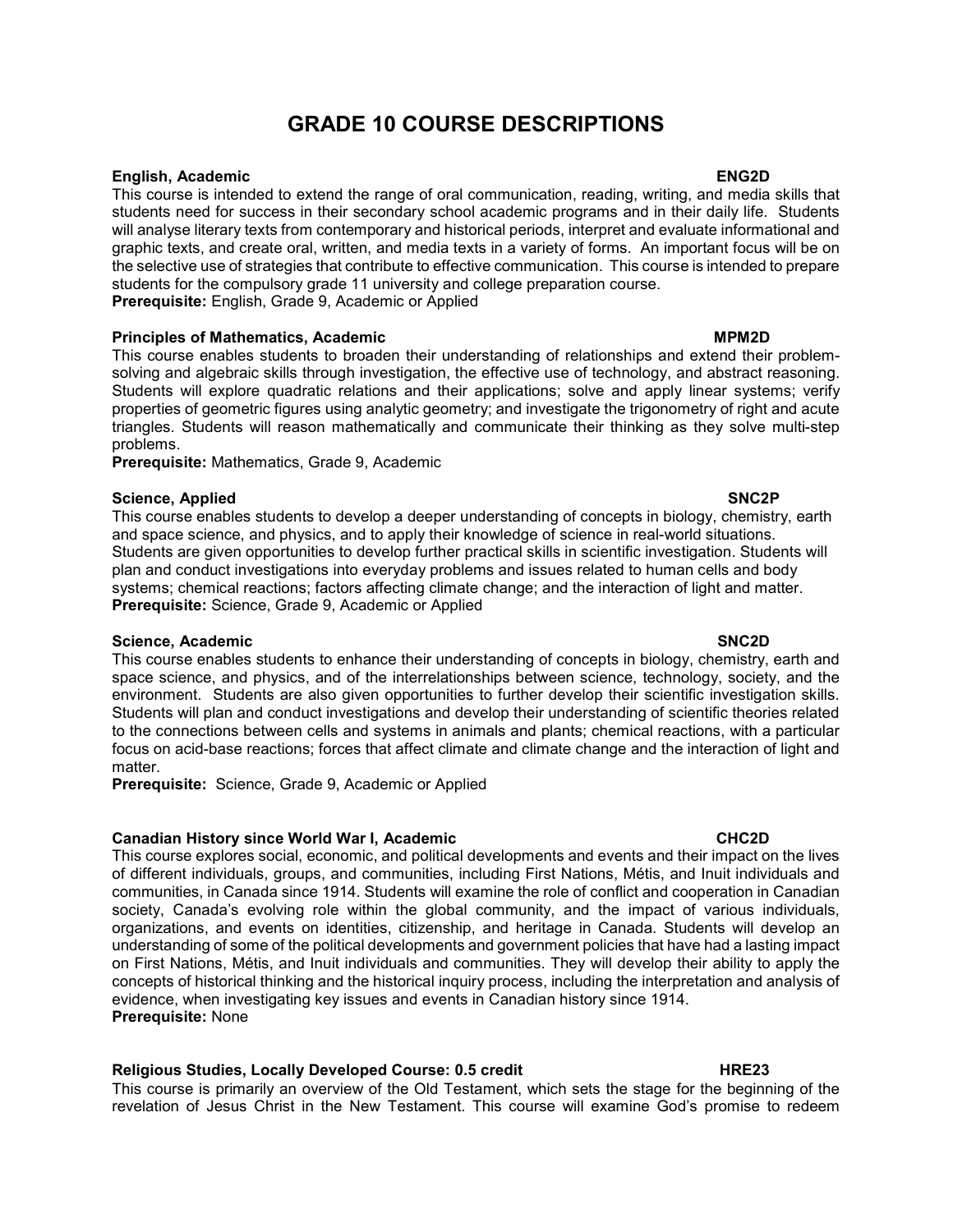## Career Studies, Open: (0.5 credit) GLC2O

This course teaches students how to develop and achieve personal goals for future learning, work, and community involvement. Student will assess their interests, skills, and characteristics and investigate current economic and workplace trends, work opportunities, and ways to search for work. The course explores post secondary learning and career options, prepares students for community-based learning, and helps them build the capabilities needed for managing work and life transitions, and helps students focus on their goals through the development of a career plan. Prerequisite: None

mankind from the curse of sin and the fall of mankind, which began in Adam. The course examines the Old

## Civics and Citizenship, Open: (0.5 credit) CHV2O

This course explores rights and responsibilities associated with being an active citizen in a democratic society. Students will explore issues of civic importance such as healthy schools, community planning, environmental responsibility, and the influence of social media, while developing their understanding of the role of civic engagement and of political processes in the local, national, and/or global community. Students will apply the concepts of political thinking and the political inquiry process to investigate, and express informed opinions about, a range of political issues and developments that are both of significance in today's world and of personal interest to them.

Prerequisite: None

## Core French, Academic **FSF2D**

This course provides opportunities for students to communicate in French about personally relevant, familiar, and academic topics in real-life situations with increasing independence. Students will exchange information, ideas, and opinions with others in guided and increasingly spontaneous spoken interactions. Students will develop their skills in listening, speaking, reading, and writing through the selective use of strategies that contribute to effective communication. They will also increase their understanding and appreciation of diverse French-speaking communities, and will develop skills necessary for lifelong language learning.

Prerequisite: Core French, Grade 9, Academic or Applied

## International Languages (Spanish) Open, Level 1 LWSBO LWSBO

This course provides opportunities for students to begin to develop and apply fundamental skills in listening, speaking, reading, and writing in the language of study. Students will communicate and interact in structured activities and practical situations, with a focus on matters of personal interest and familiar topics, and will read and write simple texts in the language. Throughout the course, students will acquire a general understanding and appreciation of diverse communities in regions of the world where the language is spoken. They will also develop skills necessary for lifelong language learning. Prerequisite: None

## **Healthy Active Living Education, Open PRIZO PRIZO PRIZO**

This course enables students to further develop the knowledge and skills they need to make healthy choices now and lead healthy, active lives in the future. Through participation in a wide range of physical activities, students develop knowledge and skills related to movement competence and personal fitness that provide a foundation for active living. Students also acquire an understanding of the factors and skills that contribute to healthy development and learn how their own well-being is affected by, and affects, the world around them. Students build their sense of self, learn to interact positively with others, and develop their ability to think critically and creatively.